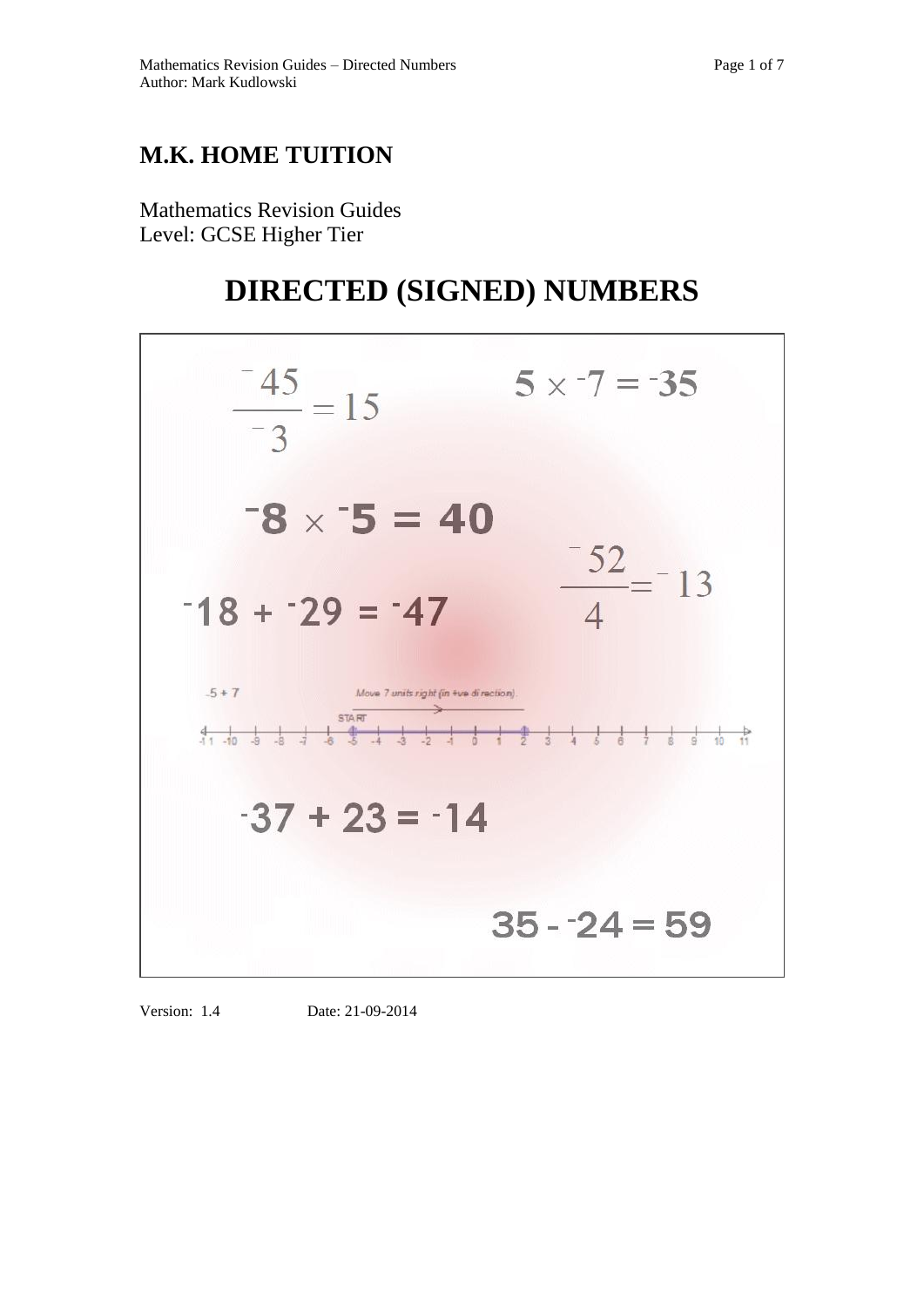### **DIRECTED (SIGNED) NUMBERS.**

Directed or signed numbers are numbers prefixed by a positive (+) or negative (-) sign. They are used to denote quantities on either side of zero.

Examples of everyday use are seen on weather maps in winter when temperatures are below freezing, or on bank statements when accounts are 'in the red'.

The number line is a convenient way of showing directed numbers and performing basic arithmetic on them (addition and subtraction).

Positive numbers are not usually prefixed with  $a + sign$ , in other words, unsigned numbers are positive by default.

#### **Using a number line for addition and subtraction.**

To add a positive number, move right (positive direction) along the number line.

**Example (1)**: Find the value of  $\overline{-5} + 7$ .

We begin by plotting the starting value , 5, on the number line and then moving 7 units in the positive direction until we reach the answer, 2.



To add a negative number, move left (negative direction) along the number line.

**Example (2):** Find the value of  $3 + (7)$ .

We plot 3 on the number line and then move 7 units in the negative direction until we reach the answer, namely -4.

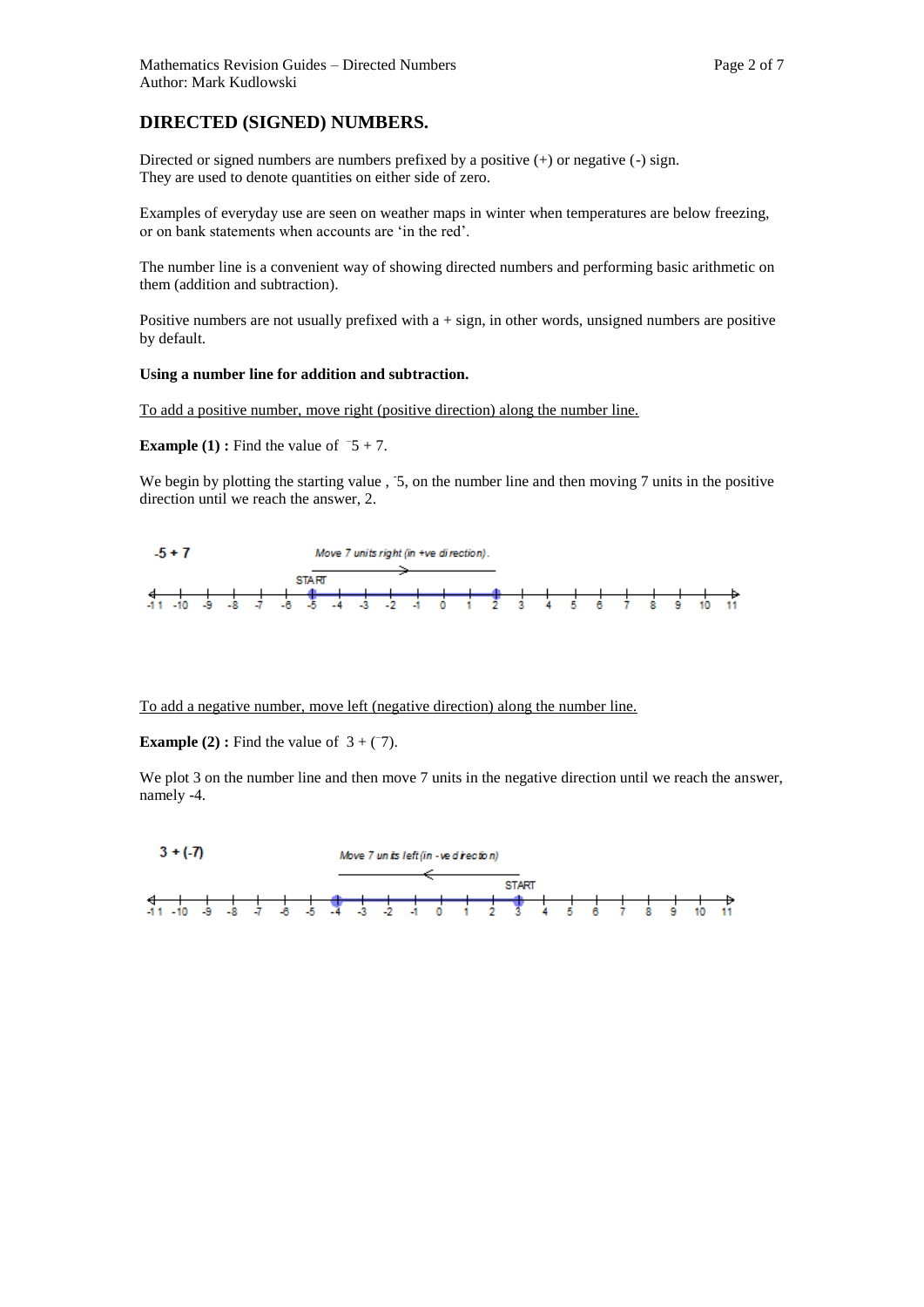To subtract a positive number, move left (negative direction) along the number line.

#### **Example (3) :** Find the value of  $6 - 9$ .

We plot 6 on the number line and then move 9 units in the negative direction until we reach the answer, namely 3.



To subtract a negative number, move right (positive direction) along the number line.

**Example (4):** Find the value of  $\overline{3} - (\overline{8})$ .

We plot 3 on the number line and then move 8 units in the positive direction until we reach the answer, 5.



#### **Example (5)**: Find the value of  $5 + (5)$ .

We plot 5 on the number line and then move 5 units in the negative direction until we reach zero on the number line.



This is a general rule: adding a positive number to the negative one **of the same size** always gives an answer of zero.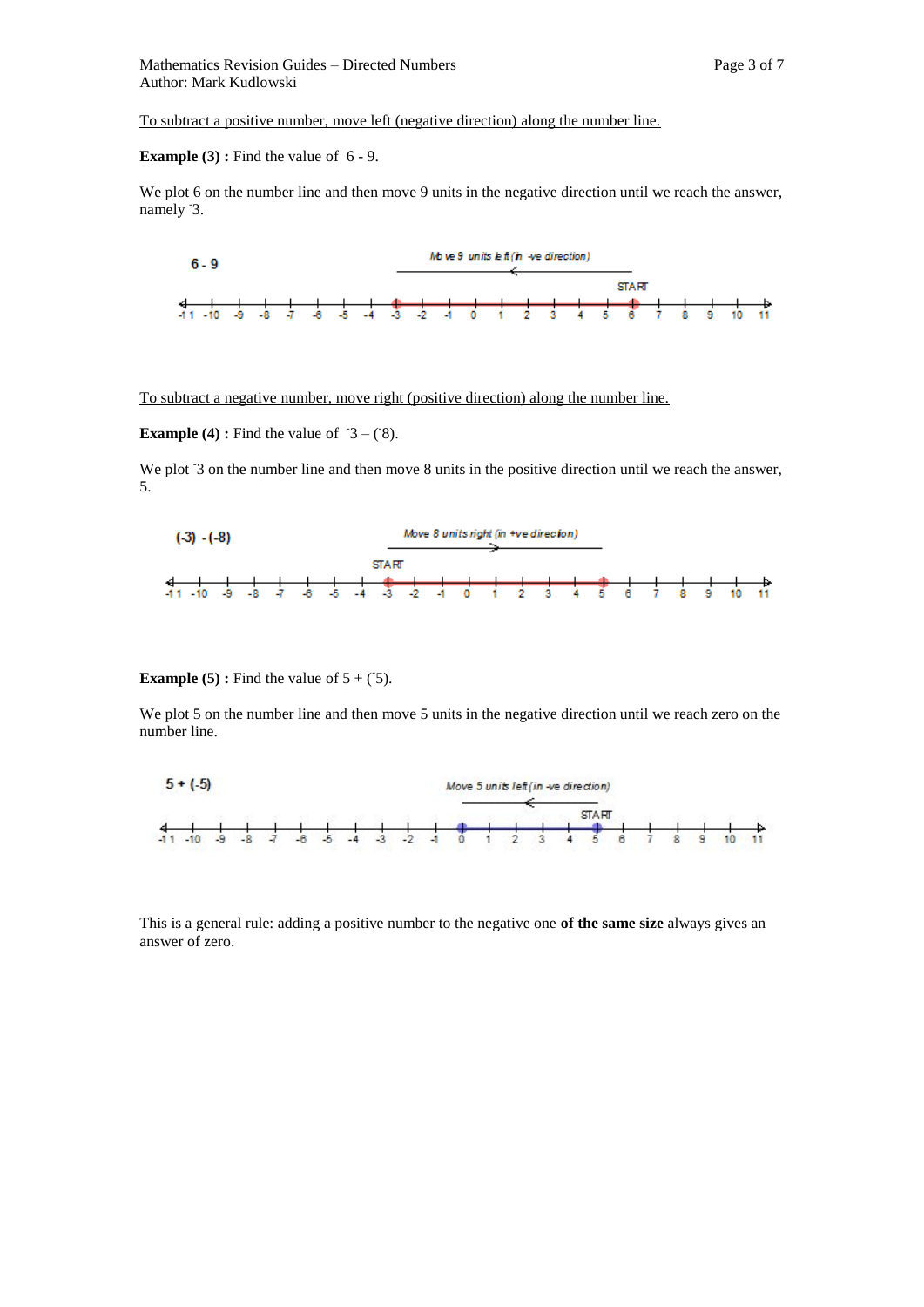#### **Directed number arithmetic without a number line.**

Without the use of a number line, the following methods are perhaps the easiest way of adding and subtracting signed numbers.

#### **Addition.**

**Positive + positive** always gives a **positive** - this is standard, i.e.  $52 + 19 = 71$ .

**Negative + negative** always gives a **negative**.

This addition is most easily done by adding the **sizes** of the two numbers and then prefixing with a minus sign.

Thus, we work out  $-18 + 29$  by adding 18 and 29 to give 47, and finally putting a minus sign in front...  $-18 + 29 = 47.$ 

**Positive + negative (or negative + positive)** can give either a positive or a negative result. These sums are best worked out by finding the unsigned **difference** between their **sizes**. The sign of the result is the same as that of the number of larger size.

This is best illustrated by the following examples:

 $52 + 36$ : Ignoring signs, the difference between 52 and 36 is 16. The positive number (52) in the original sum was larger in size, so the result is positive,

i.e.  $52 + 36 = 16$ .

Note also that  $52 + 36$  is identical to  $52 - 36$ . **(The adjacent '+' and '–' signs have been reduced to a single '-' sign).**

**- 37 + 23** : Ignoring signs, the difference between the sizes of 37 and 23 is 14. The negative number  $(37)$  in the original sum was larger in size, so the result is negative, i.e.  $\overline{37} + 23 = 14$ .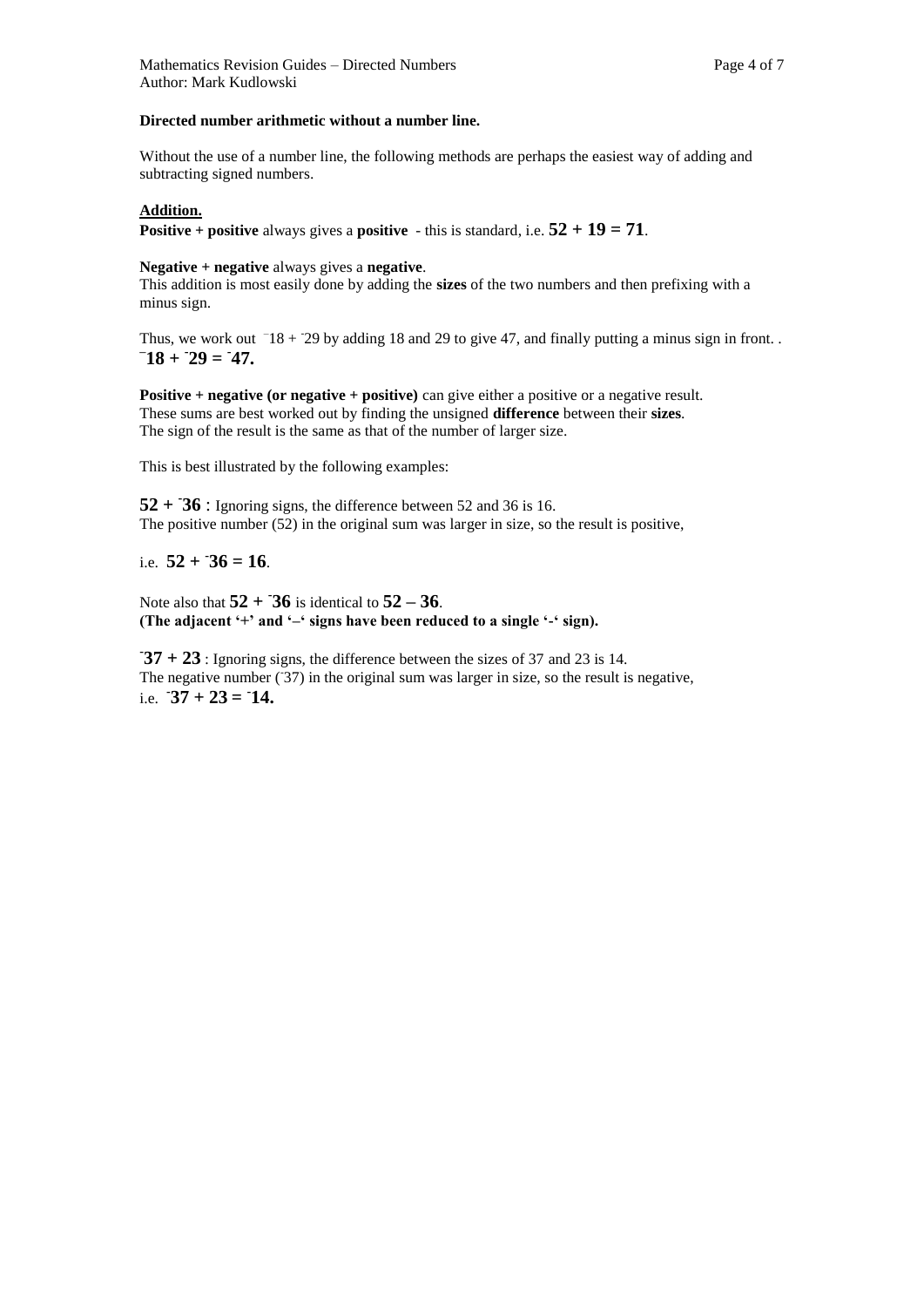#### **Subtraction.**

This is a little trickier than addition – it may often be helpful to turn the sums into addition sums. .

**Positive - positive** gives a **positive** if the right-hand number is smaller than the left-hand one this is standard, i.e. **38 - 16 = 22**.

If the number on the right is larger, we still take the difference but the sign is reversed. Thus  $16 - 38 = 22$ .

Note: For any numbers *a* and *b*, *b*- $a = -(a-b)$ .

**Negative – positive** always gives a negative. Here we add the sizes of the two numbers and put  $a - sign$  in front.

Thus  $-31 - 21$  can be found by adding 31 and 21 to give 52, and finally prefixing with a – sign to give  $\overline{31} - 21 = \overline{52}$ .

**Subtracting a negative number** is identical to **adding the positive number of the same size**. Thus  $35 - 24 = 35 + 24 = 59$ .

**(The two adjacent '–' signs have been replaced with to a single '+' sign).**

Also  $-34 - 19 = 34 + 19 = 15$ .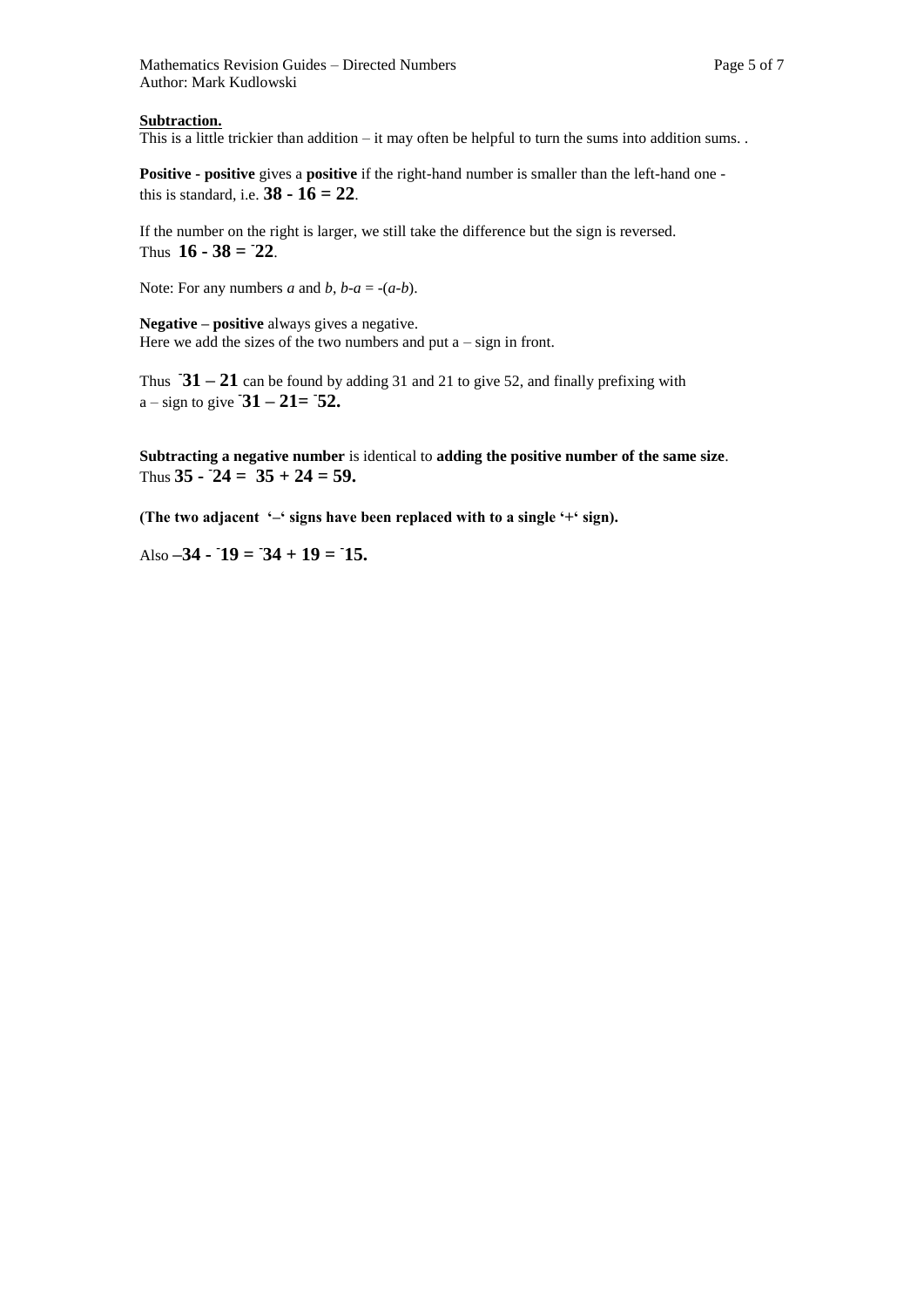

**Example (6):** This map of Canada shows the temperatures for four cities over two winter days.

i) In which city did the temperature never fall below  $0^{\circ}$ C ?

ii) Which city had the largest overnight temperature decrease ?

iii) Which city had the largest temperature increase from the overnight minimum ?

iv) Which two cities had the same overnight temperature decrease ?

v) The details for Montreal are missing from the map.

The maximum temperature on Tuesday was 2°C, and the overnight minimum represented an 8°C decrease. The maximum temperature on Wednesday was a 10°C increase over that minimum. Work out the overnight minimum and the Wednesday maximum temperatures for Montreal.

i) The only city where the temperature never fell below 0°C was Vancouver.

ii) The overnight temperature decrease for Vancouver was from 9 $\degree$ C to 2 $\degree$ C, i.e. a 7 $\degree$ C decrease. For Winnipeg, the maximum was  $-3^{\circ}$ C and the minimum  $-19^{\circ}$ C – a decrease of 16<sup>°</sup>C. Toronto's temperature decreased from 5°C to -4°C, or by 9°C, and finally the temperature at Quebec decreased from 0°C to -7°C, i.e. by 7°C.

Hence Winnipeg had the largest overnight temperature decrease.

iii) The temperature at Vancouver increased from the overnight low of 2°C to the Wednesday maximum of  $11^{\circ}$ C – an increase of 9°C. At Winnipeg the temperature rose from -19°C to -8°C, or an increase of 11°C. The temperature rose at Toronto from -4°C to 8°C, - a 12°C increase. Finally, the temperature in Quebec rose from -7°C to -2°C, or a 5° rise. Toronto had the largest temperature increase from the overnight minimum.

iv) Using the results from ii), both Vancouver and Quebec experienced the same overnight temperature decrease of 7°C.

v) Montreal's temperature decreased by 8°C from the Tuesday maximum of 2°C, giving an overnight low of  $(2-8)$ °C or -6°C.

The Wednesday maximum was a 10° increase from that overnight low, i.e.( $-6 + 10$ )°C or 4°C.